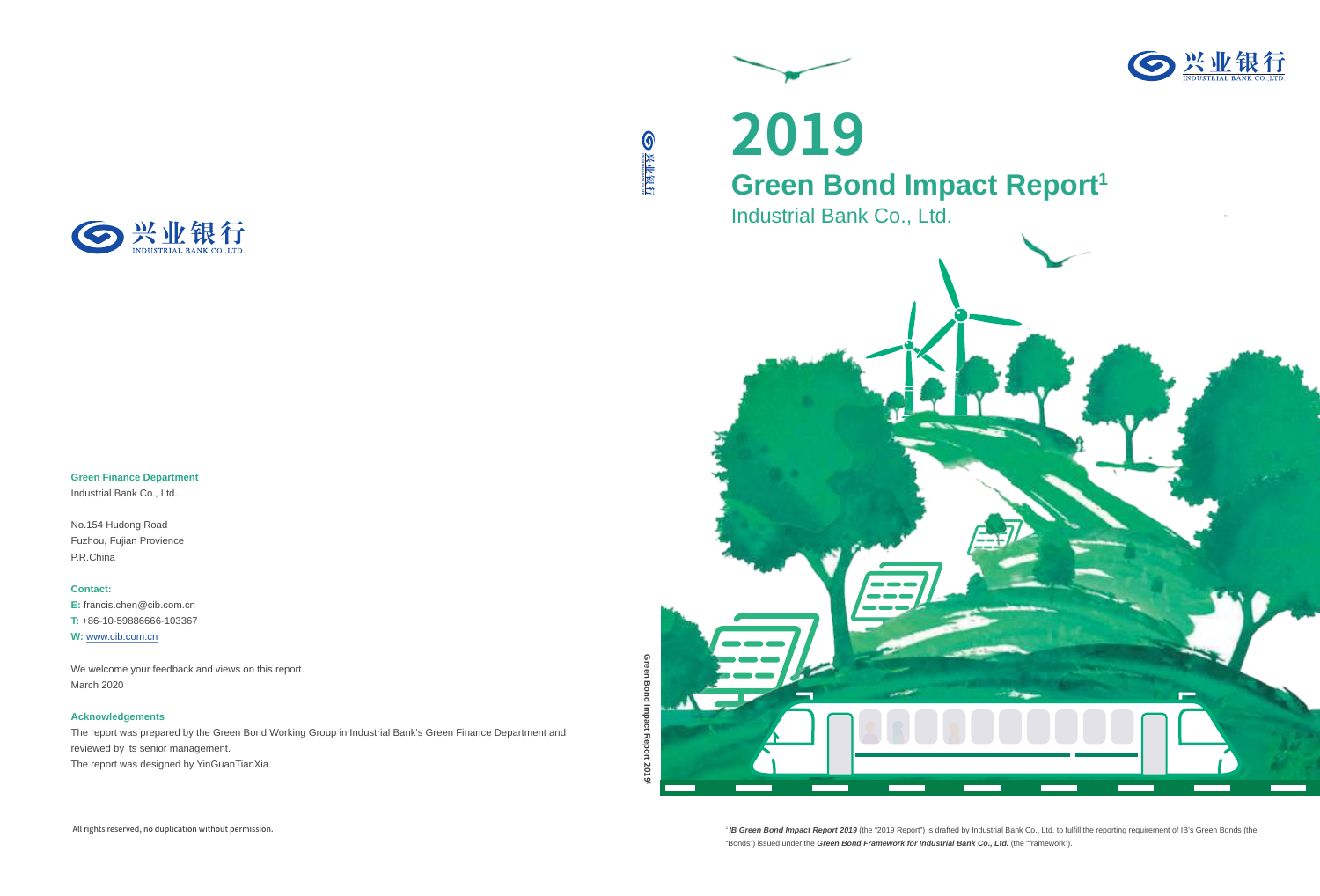# **Table of Contents**

| 05 |
|----|
|    |
| 08 |
| 09 |
|    |
|    |
|    |
| 13 |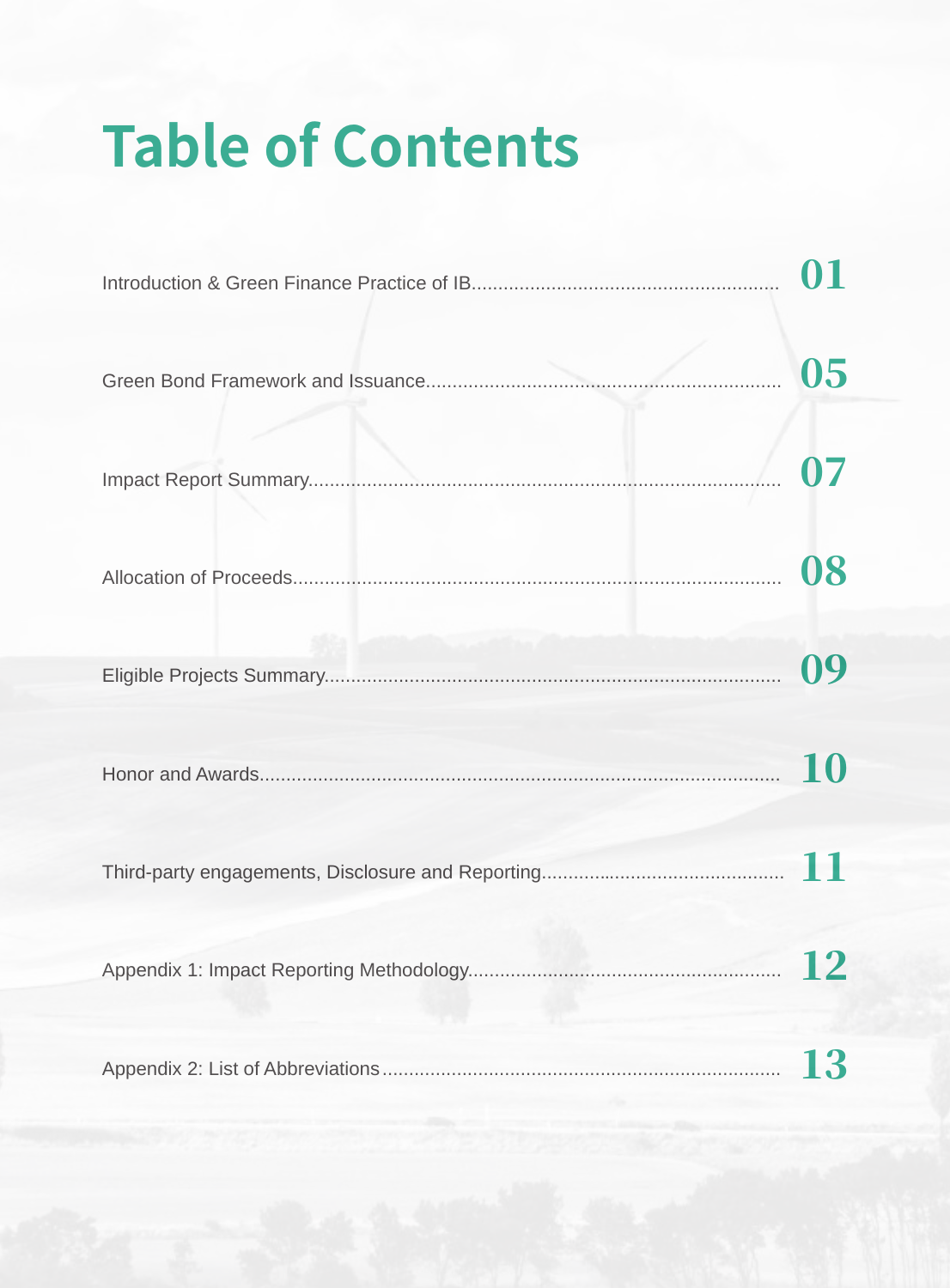

## **Introduction: About IB**

Industrial Bank Co., Ltd. (hereinafter referred to as Industrial Bank or IB) was established in Fuzhou City, Fujian Province in 1988 with a registered capital of 20.774 billion yuan and listed on the Shanghai Stock Exchange in 2007 (stock code: 601166). It's one of the first joint-stock commercial banks approved by the State Council and the People's Bank of China. Now it has grown into a mainstream commercial banking group with banking as its main business and multiple fields such as trust, financial lease, funds, futures, asset management, consumer finance, research and consulting, and digital finance covered, ranking among the top 30 banks in the world and Fortune Global 500.

#### **Banking as Its Main Business**

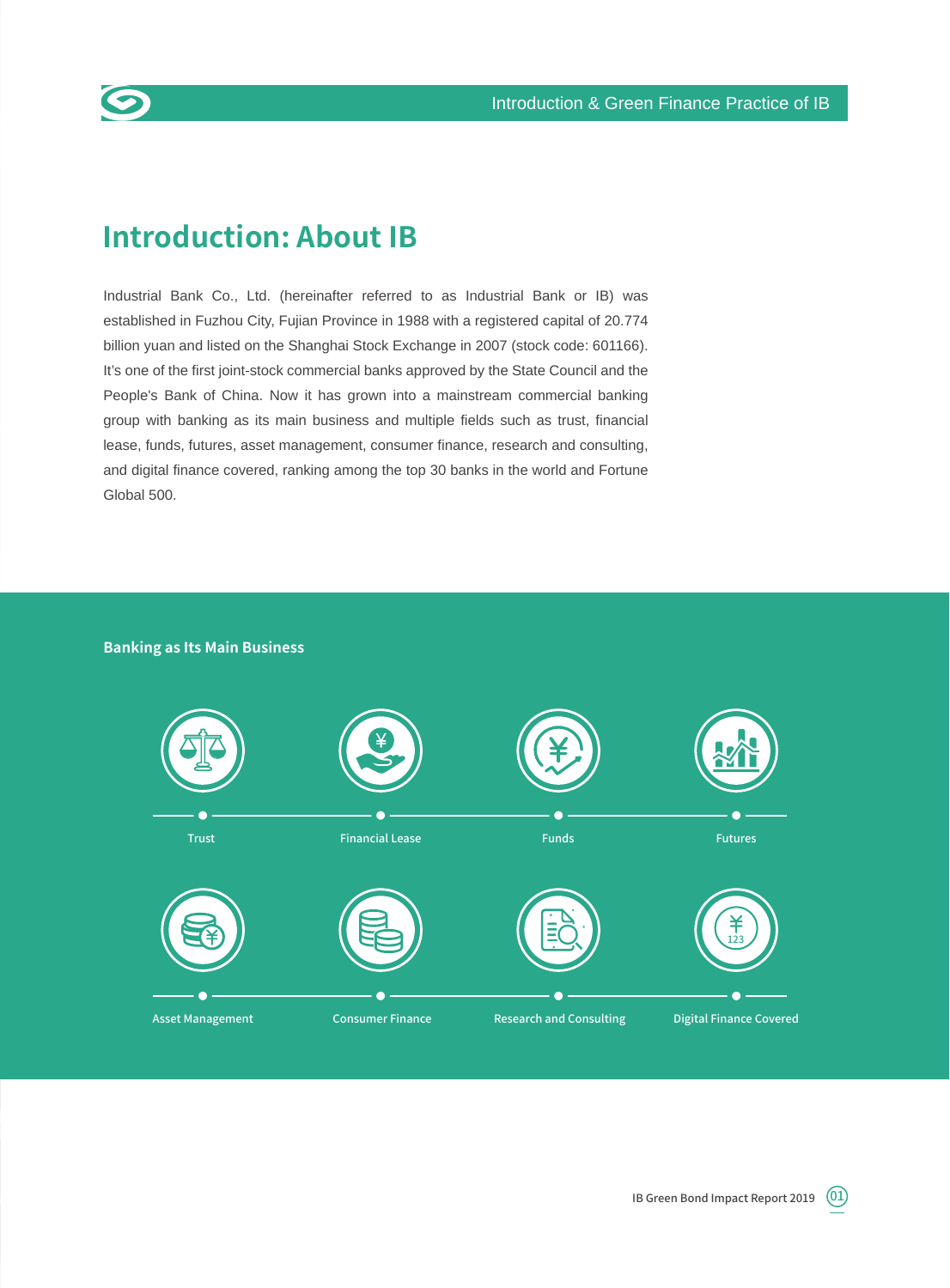

## **Green Finance Practice of IB**

China has achieved rapid economic growth since the economic reforms, especially following China's accession to the World Trade Organization in 2001. However, this rapid economic growth has also resulted in a tremendous demand for energy and natural resources, and has given rise to severe environmental concerns. As the world's largest energy consumer and GHG emitter, China is fully aware of the potential impacts of pollutions and climate change and is committed to addressing this global issue. In 2016, seven Chinese ministerial agencies issued the Guidelines for Establishing the Green Financial System, marking the country's effort to solve environmental and climate issues with financial tools.

As for IB, its effort to explore new path of combining commercial banking with environmental judgements started even earlier. IB was the first commercial bank in China to fully embrace sustainable development and Green finance. In 2007, the Bank signed the "UNEP Statement by Financial Institutions on the Environment & Sustainable Development". The Bank announced the adoption of the Equator Principles in 2008, becoming the first bank in China that integrated an advanced international environmental and social risk management framework into its daily business. In China, as the Vice Secretary-General of the Green Finance Committee (GFC) established under China Financial Forum, the Bank has been proactively promoting Green finance as part of the national agenda, contributing to the drafting of several key policies.

In order to serve the different financing demands of its clients in environment friendly area, IB has innovatively mobilized its branches and subsidiaries to provide not only traditional loan financing, but also other types of financial tools, including debt underwriting, equity investment, financing leasing and securitization.

To ensure a robust and balanced development in green finance, IB has also established a well-functioning organization. At the senior management level, the President of the Bank heads three steering committees in sustainable development, green finance and equator principles. At the headquarters level, the Green Finance Department, originally set up in 2009 as the Sustainable Finance Center, is the leading coordinator, implementer and promotor for the Bank and all its subsidiaries. Currently the Green Finance Department consists of six professional teams, responsible respectively for industry research, product innovation, marketing, environmental and social risk management and brand building. At the branch level, there are around 40 professional green finance business teams in tier 1 branch offices covering the whole country, with approximately 200 green finance specialists in total. Also, relevant KPIs for green financial business development have been incorporated into the comprehensive annual performance evaluation to encourage branches and subsidiaries to explore more green finance opportunities. Reserved business resources and preferential policies are arranged on an annual basis to promote green finance, including specified credit scale, risk assets, bond funds and differentiated authorization policies, etc.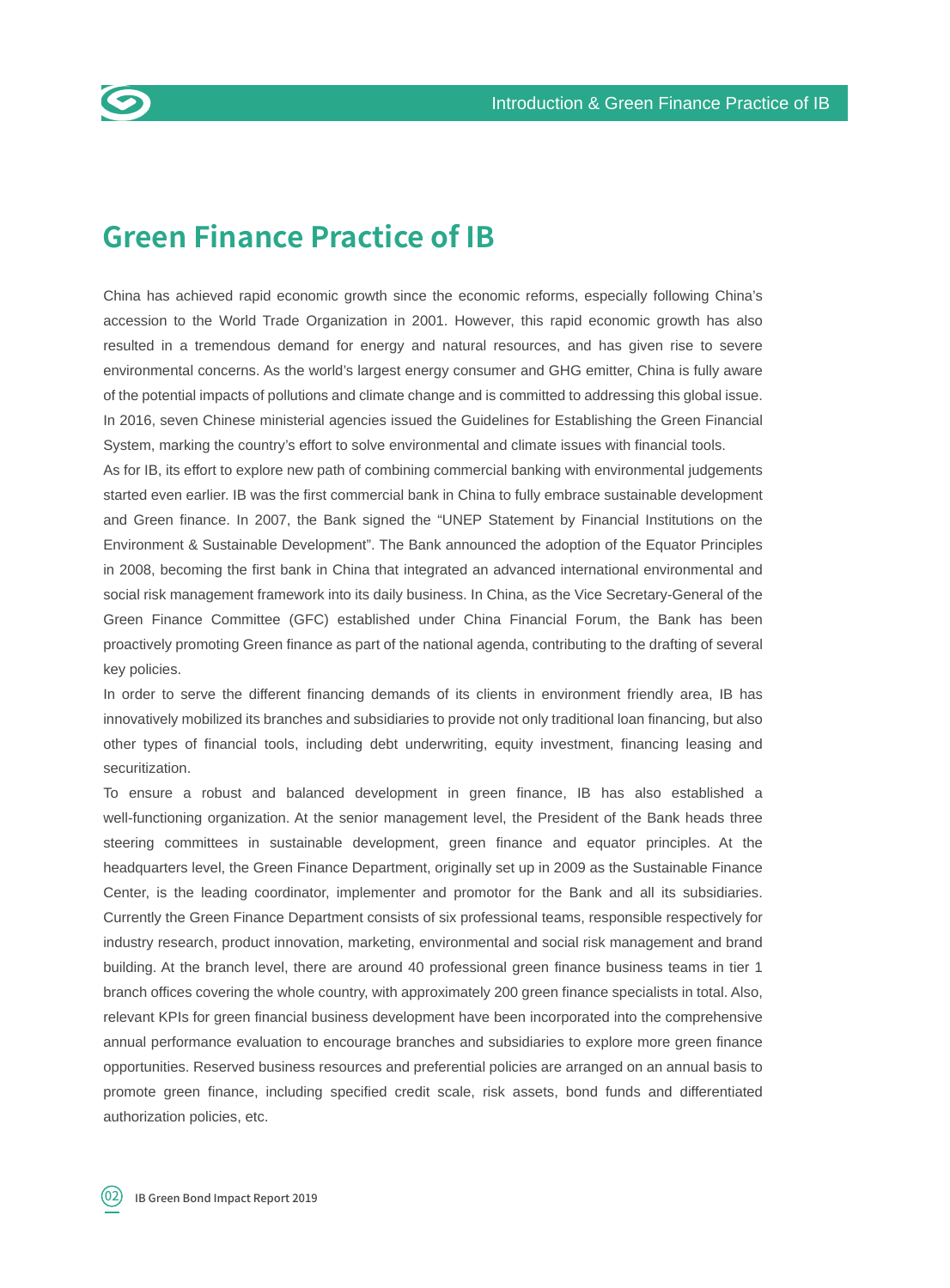

Being a first mover and a one-stop financial service provider in green finance, IB's effort obtains significant return. In 2019, IB's Green Financing Portfolio totaled RMB**1.01** trillion2 and IB had **14764** Green Finance Corporate Clients. Both figures have been growing at over **30%** CAGR since 2013.







<sup>2</sup> Including loans, debt investment, bond investment, financing leasing, managed class assets, and equity investment that aligned with IB's green financing standards (the "IB green finance standards"). IB green finance standards is a series of self-developed standards which are drafted based on domestic and international green finance standards and industrial standards.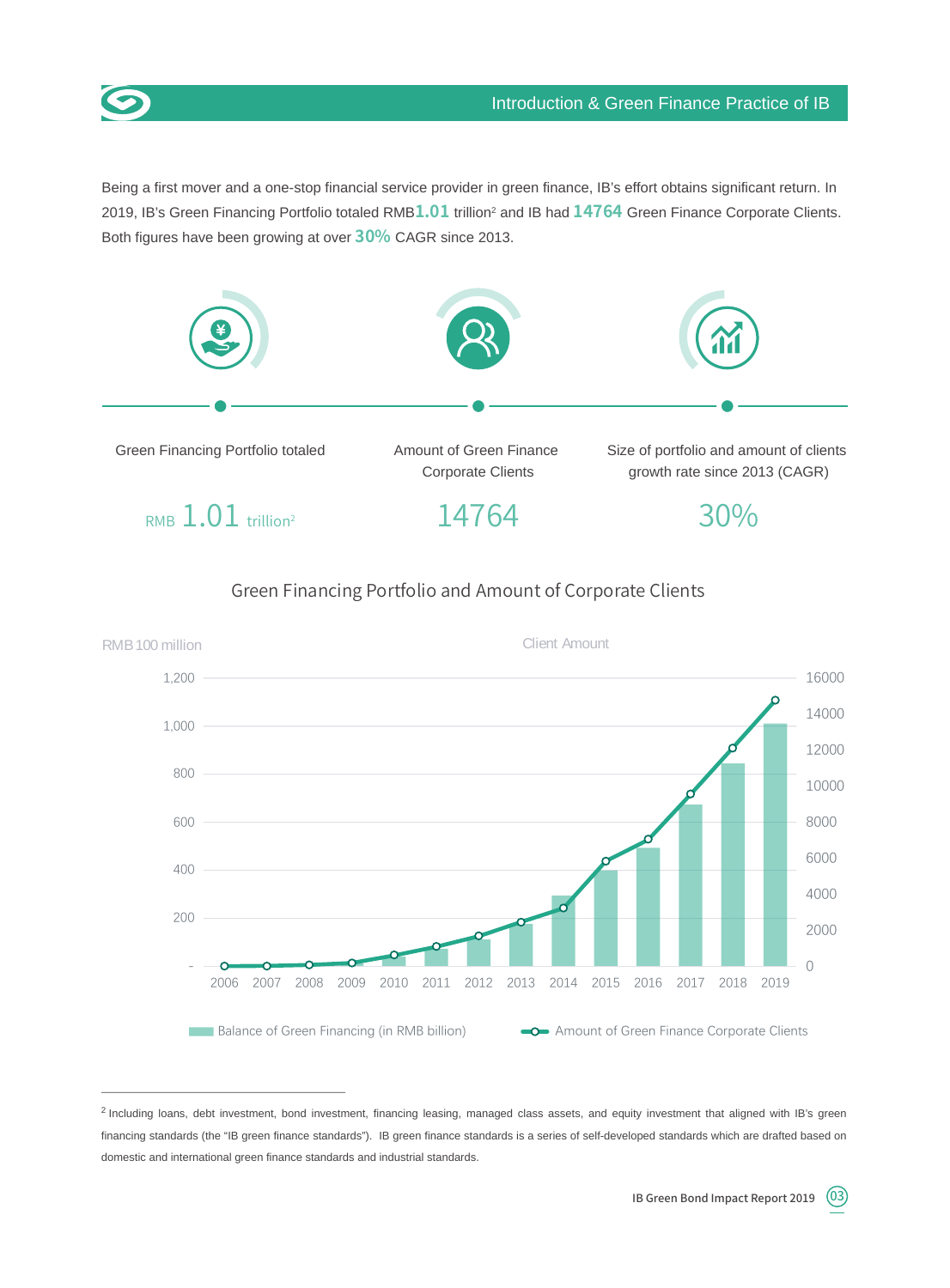

IB's Green Financing Portfolio in 2019 is expected to realize the following environmental impacts per year:

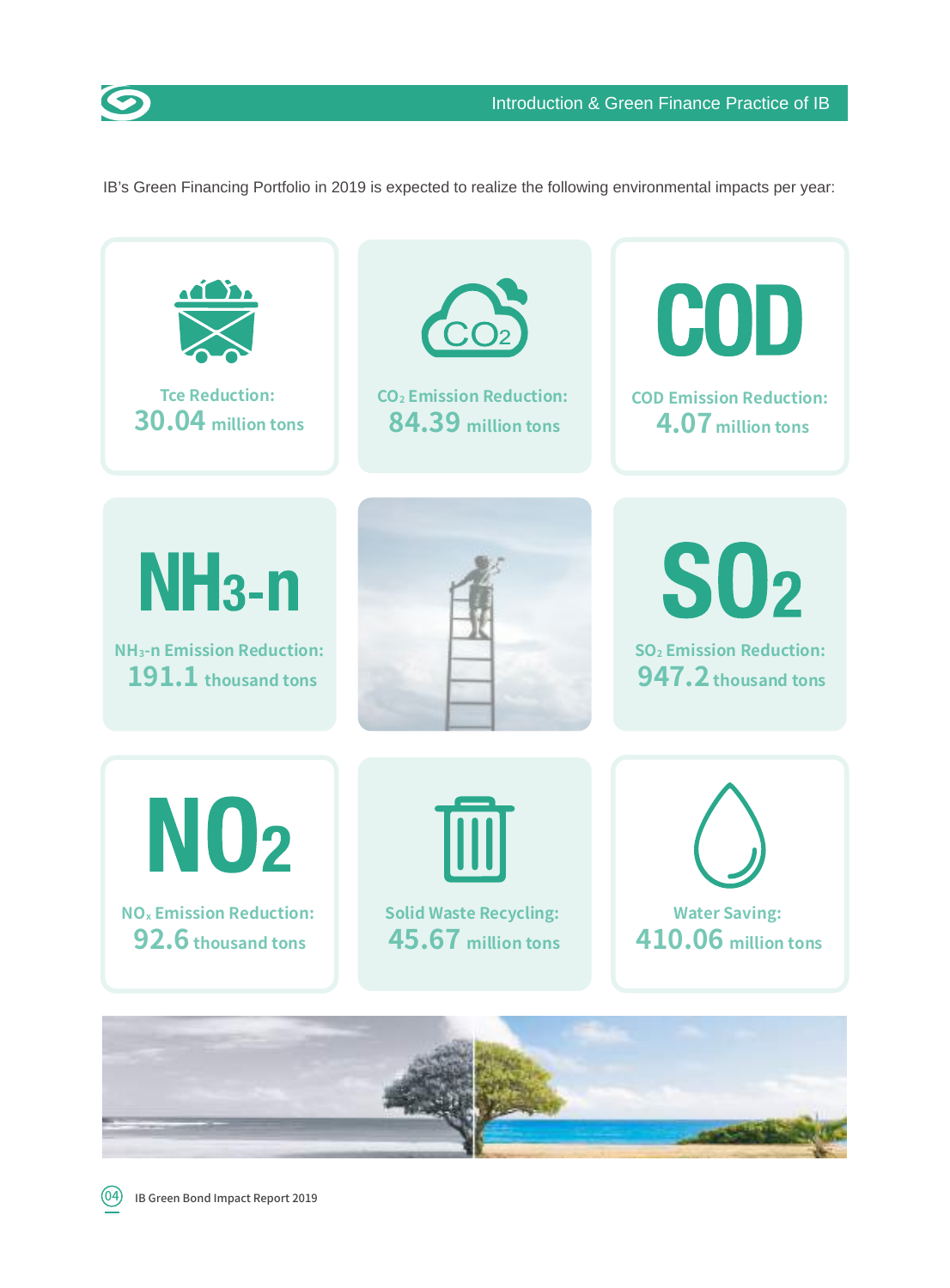

## **Green Bonds Issuance**

IB treats green bonds as a further elaboration of the Bank's sustainable development strategy. They serve the purposes of providing long-term, stable fund for IB to finance its green projects as well as delivering the bank's consistent effort in Green Finance to its investors and support them to meet their goals in the expanding green economy.

IB issued the first Green finance bond in China in 2016. By the end of 2019, IB has issued 9 green bonds (RMB 136.5 billion) in total. Seven of which are outstanding, including RMB 100 billion listed domestically, USD 600 million listed in Hong Kong and EUR 300 million in Luxembourg.

Funds are raised to finance projects in environmental protection, energy efficiency, renewable energy, clean energy, resource conserving and recycling, clean transportation, ecological protection, climate change response and other industries that are included in Chinese domestic and international green bond standards.

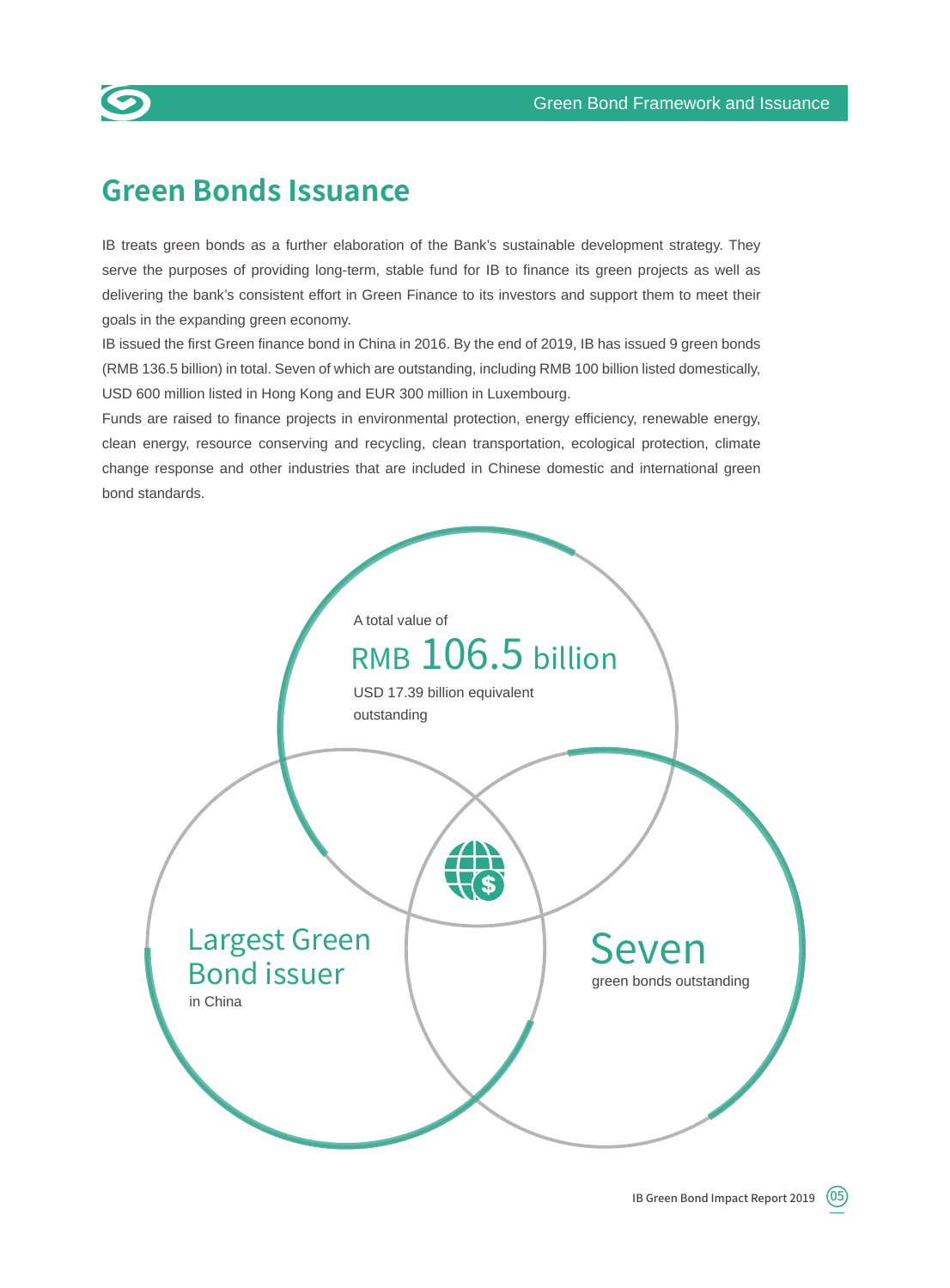

## **Green Bond Issued under the Green Bond Framework for IB**

In 2018, IB announced Green Bond Framework for Industrial Bank Co., Ltd. (the "Framework"), which defines the use of proceeds, project evaluation and selection process, management of proceeds and reporting of IB's offshore green bonds.<sup>3</sup> As of Dec 31<sup>st</sup> 2019, one offshore green bond issued under the framework remains outstanding, which include two tranches with a total value of over USD 900 million.

| <b>Issue Type</b>                 | Senior Unsecure Bond                                                                                |                     |  |  |  |  |  |  |  |
|-----------------------------------|-----------------------------------------------------------------------------------------------------|---------------------|--|--|--|--|--|--|--|
| <b>Issue Format</b>               | MTN Reg S                                                                                           |                     |  |  |  |  |  |  |  |
| <b>Issue Rating</b>               | Baa2 (Moody's)                                                                                      |                     |  |  |  |  |  |  |  |
| <b>ISIN</b>                       | XS1898122301                                                                                        | XS1898123374        |  |  |  |  |  |  |  |
| <b>Issue Date</b>                 | 2018/11/20                                                                                          | 2018/11/20          |  |  |  |  |  |  |  |
| <b>Maturity Date</b>              | 2021/11/20                                                                                          | 2021/11/20          |  |  |  |  |  |  |  |
| <b>Issue</b>                      | USD 3Y FRN                                                                                          | EUR 3Y FRN          |  |  |  |  |  |  |  |
| <b>Size</b>                       | USD \$600,000,000.00                                                                                | EUR €300,000,000.00 |  |  |  |  |  |  |  |
| <b>Issue Price</b>                | 100                                                                                                 | 100                 |  |  |  |  |  |  |  |
| <b>Benchmark</b>                  | 3-Month USD LIBOR                                                                                   | 3-Month EUR EURIBOR |  |  |  |  |  |  |  |
| <b>Coupon Rate</b>                | 3M-LIBOR + 85bps                                                                                    | 3M-EURIBOR + 85bps  |  |  |  |  |  |  |  |
| <b>Listing Venue</b>              | Hong Kong Stock Exchange<br>Luxembourg Stock Exchange                                               |                     |  |  |  |  |  |  |  |
| <b>Use of Proceeds</b>            | To finance and refinance, in whole or in part, eligible Green assets<br>as defined in the Framework |                     |  |  |  |  |  |  |  |
| <b>Allocated Proceeds (USD)</b>   | 943.93                                                                                              |                     |  |  |  |  |  |  |  |
| <b>Unallocated Proceeds (USD)</b> | 943.93                                                                                              |                     |  |  |  |  |  |  |  |
| % of proceeds allocated           | 100.00%                                                                                             |                     |  |  |  |  |  |  |  |

<sup>&</sup>lt;sup>3</sup> IB's RMB 130 billion domestically issued green financial bonds, which are traded on China Inter-Bank Bond Market, are not issued under the framework but are subjected to green bonds regulatory requirements proposed by Chinese domestic financial regulators, including People's Bank of China (PBoC, 中国人民银行) and China Banking and Insurance Regulatory Commission (CBIRC, 中国银行保险监督管理委员会). Corresponding green bond reports are posted on www.chinabond.com.cn as of regulatory requirements.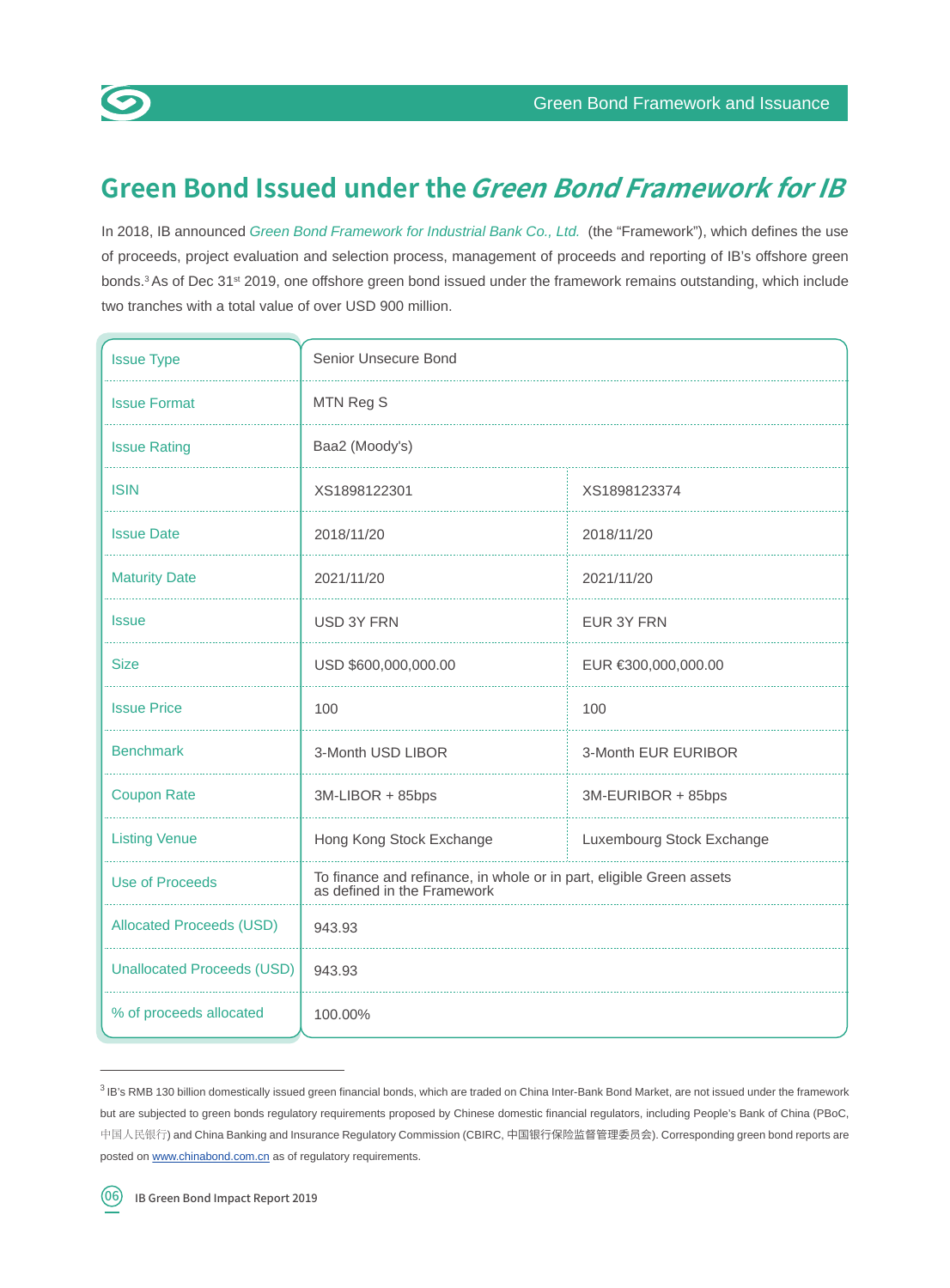

## **Impact Report Highlights**

#### **Renewable Energy Projects**





88.40 MW renewable capacity from wind power generators

<u>adition</u> 20,520.83 tons of burned standard coal equivalent avoided

 $S<sub>0<sub>2</sub></sub>$ 14.16 tons of SO2 emission equivalent avoided per year

 $200.92$  GWh annual renewable energy generated

 $\mathbb{C}$ 58,896.9 tons of CO2 emission equivalent avoided per year

 $N<sub>0<sub>2</sub></sub>$ 18.40 tons of NOx emission equivalent avoided per year

13,600 tons of lime ash avoided per year

#### **Low Carbon and Low Emission Transportation**



 $\overline{\bullet}\ \bullet$ 









43,817.43 tons of CO2 emission equivalent avoided per year



## 1,345.64 million

Passengers to be transported per year by 2045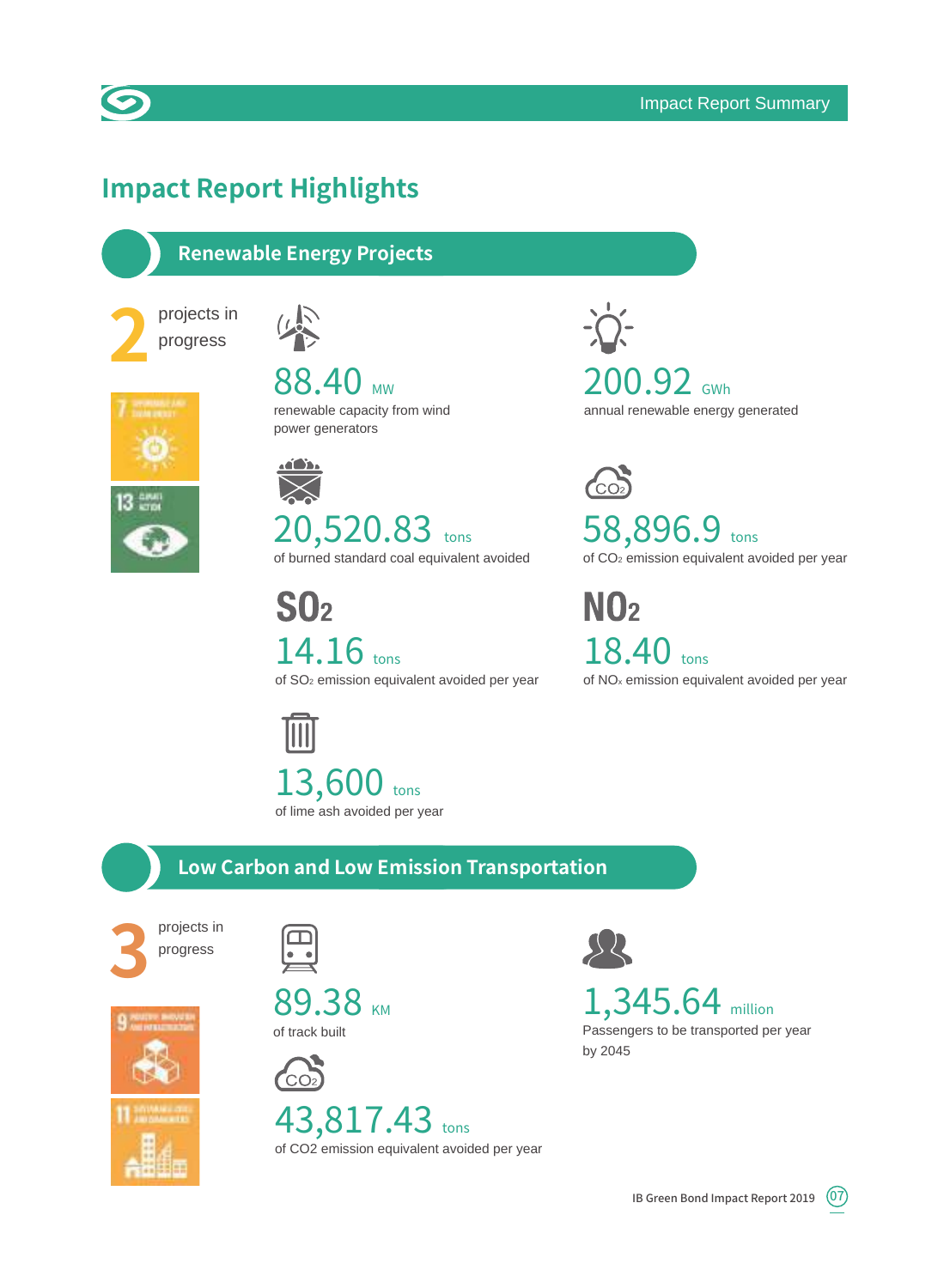## **Allocation of Proceeds**

RMB 6550.23 million (USD 943.93 million), which accounts for 100.00% of the total fund raised by the Green Bonds, had been allocated to two Renewable Energy and three Low Carbon and Low Emission Transportation projects by Dec 31<sup>st</sup>, 2019.

#### **Allocation of Proceeds by Sector**

Low Carbon and Low Emission Transportation 96%

#### **Allocation of Proceeds by Sector and Region**

| Ref. No   | <b>Type</b>                 | Categoty          | Location                       | <b>Committed Amount</b><br>(RMB million) | <b>Allocated Amount</b><br>(RMB million) | <b>Allocated Amount</b><br>(USD million eq., \$/¥<br>$=0.1441$ |  |  |
|-----------|-----------------------------|-------------------|--------------------------------|------------------------------------------|------------------------------------------|----------------------------------------------------------------|--|--|
| Project 1 | Renewable                   | Onshore           | Gutian, Fujian,<br>China       | 260.00                                   | 89.75                                    | 12.93                                                          |  |  |
| Project 2 | Energy                      | <b>Wind Power</b> | Quanzhou, Fujian,<br>China     | 353.00                                   | 164.61                                   | 23.72                                                          |  |  |
|           | Subtotal                    |                   |                                | 613.00                                   | 254.36                                   | 36.65                                                          |  |  |
| Project 3 | Low Carbon and              |                   | Zhengzhou, Henan,<br>China     | 2,000.00                                 | 750.00                                   | 108.08                                                         |  |  |
| Project 4 | Low Emission                | Metro             | Guangzhou, Guangdong,<br>China | 3,000.00                                 | 420.00                                   | 60.52                                                          |  |  |
| Project 5 | Transportation              |                   | Xiamen, Fujian,<br>China       | 18,000.00                                | 5,125.87                                 | 738.67                                                         |  |  |
|           | Subtotal                    |                   |                                | 23,000.00                                | 6,295.87                                 | 907.28                                                         |  |  |
|           | <b>Total Allocation</b>     |                   |                                | 23,613.00                                | 6,550.23                                 | 943.93                                                         |  |  |
|           | <b>Unallocated Proceeds</b> |                   |                                |                                          | $\sim$                                   | $\sim$                                                         |  |  |
|           | Total                       |                   |                                |                                          | 6,550.23                                 | 943.93                                                         |  |  |



Renewable E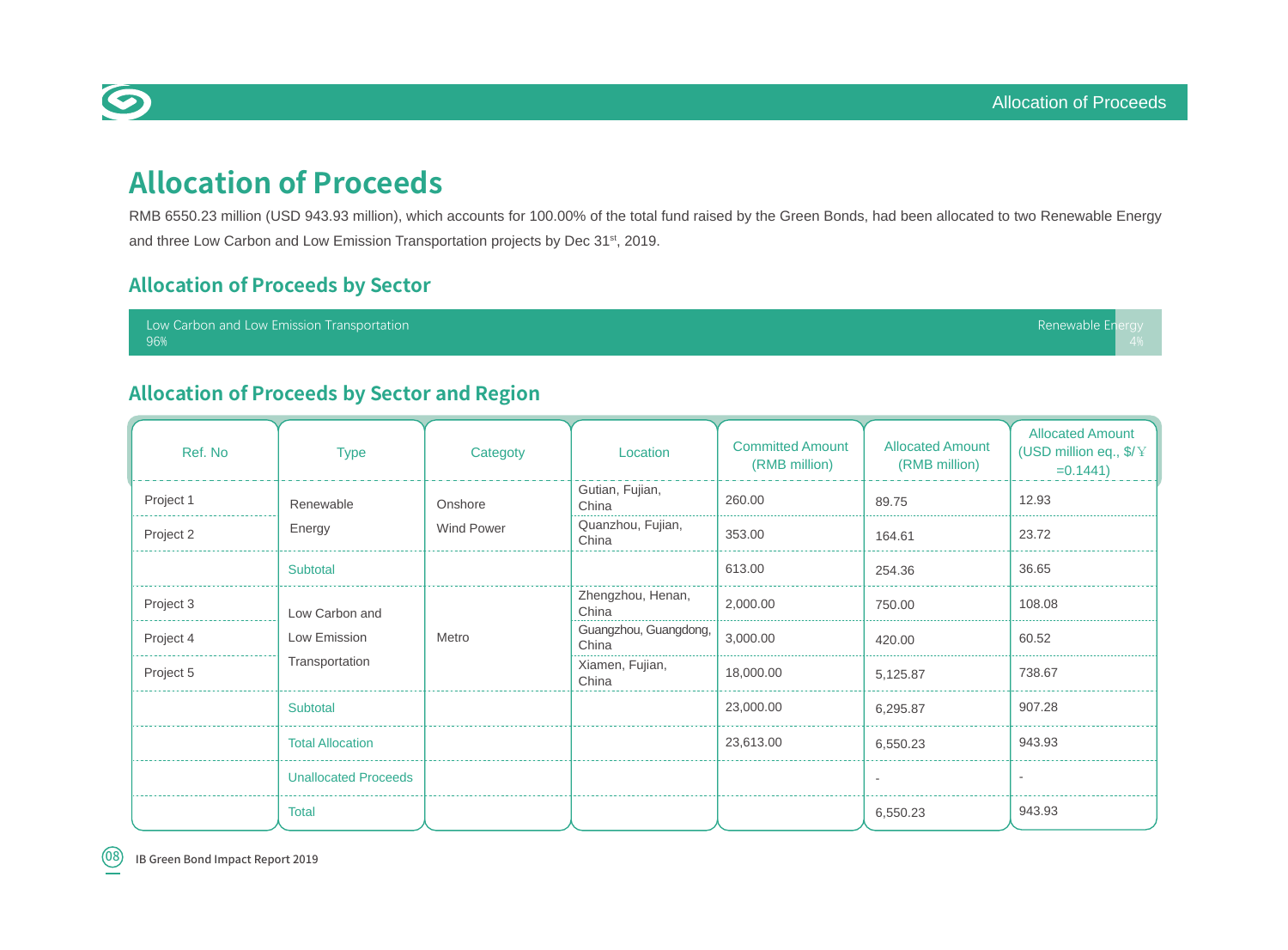#### Eligible Projects Summary





## **Eligible Projects Summary**

## **Low Carbon and Low Emission Transportation**

## **Renewable Energy**

| Quantity<br>Relations       | (a)                             | (b)                                                      | (c)                                                                                                                                                                                                                                                                                                                              | (d)                                           | (e)                     | (f)                                  | $(g)=(f)^*0.1441$                        | $(h)=(f)/(d)$              | (i)                                                              | (i)           | (k)                   | $(I) = (k)^*(h)$      | (m)                                   | $(n)=(m)^*(h)$  | (0)                                  | $(p)=(o)^*(h)$ | (q)                                   | $(r)=(q)^*(h)$ | (s)                                   |  |  |  |  |
|-----------------------------|---------------------------------|----------------------------------------------------------|----------------------------------------------------------------------------------------------------------------------------------------------------------------------------------------------------------------------------------------------------------------------------------------------------------------------------------|-----------------------------------------------|-------------------------|--------------------------------------|------------------------------------------|----------------------------|------------------------------------------------------------------|---------------|-----------------------|-----------------------|---------------------------------------|-----------------|--------------------------------------|----------------|---------------------------------------|----------------|---------------------------------------|--|--|--|--|
|                             |                                 | <b>Proceeds Allocation</b><br><b>Project Information</b> |                                                                                                                                                                                                                                                                                                                                  |                                               |                         |                                      |                                          |                            |                                                                  |               |                       | <b>Impact Factors</b> |                                       |                 |                                      |                |                                       |                |                                       |  |  |  |  |
| Ref. No &<br>Reported level | Categoty                        | Location                                                 | Project<br><b>Description</b>                                                                                                                                                                                                                                                                                                    | Total investment   Committed<br>(RMB million) | Amount<br>(RMB million) | Allocated<br>Amount<br>(RMB million) | Allocated<br>Amount<br>(USD million eq.) | <b>IB</b> current<br>share | Annual Power<br>Generator<br>Output<br>Capacity<br>(GWh)<br>(MW) |               | Tce avoided (tons/yr) |                       | CO2 Emission Eq. avoided<br>(tons/yr) |                 | SO2 Emission Eq. avoided<br>(ton/yr) |                | NOx Emission Eq. avoided<br>(tons/yr) |                | Other Impacts                         |  |  |  |  |
|                             |                                 |                                                          |                                                                                                                                                                                                                                                                                                                                  |                                               |                         |                                      |                                          |                            | Project level                                                    | Project level | Project level         | <b>IB</b> share       | Project level                         | <b>IB</b> share | Project level   IB share             |                | Project level   IB share              |                | Project level                         |  |  |  |  |
| Project 1                   | Power                           | Onshore Wind   Gutian, Fujian,<br>China                  | This onshore wind power project locates<br>in south-eastern China with a site area<br>about 5.0km <sup>2</sup> . The project plans to install<br>20 sets of 2.0MW wind power generator<br>sets with a construction scale of 40MW.<br>The annual power output is 84.69 GWh<br>with 2059.09 GEAH when running at full<br>capacity. | 338.26                                        | 260.00                  | 89.75                                | 12.93                                    | 26.53%                     | 40.00                                                            | 84.69         | 26,200.00             | 6,951.61              | 76,400.00                             | 20,271.09       | 10.09                                | 2.68           | 14.41                                 | 3.82           |                                       |  |  |  |  |
| Project 2                   | Onshore Wind Quanzhou.<br>Power | Fujian, China                                            | This onshore wind power project locates<br>in south-eastern China. The project plans<br>to install 24 sets of 2.0MW wind power<br>generator sets and one 110kV booster   442.79<br>station. The annual power output is 116.23<br>GWh with 2333.54 GEAH when running<br>at full capacity.                                         |                                               | 353.00                  | 164.61                               | 23.72                                    | 37.18%                     | 48.40                                                            | 116.23        | 36,500.00             | 13,569.22             | 103,900.00                            | 38,625.81       | 30.90                                | 11.49          | 39.20                                 | 14.57          | lime ash<br>avoided<br>13,600<br>tons |  |  |  |  |
| <b>Total</b>                |                                 |                                                          |                                                                                                                                                                                                                                                                                                                                  | 781.05                                        | 613.00                  | 254.36                               | 36.65                                    |                            | 88.40                                                            | 200.92        | 62,700.00             | 20,520.83             | 180,300.00                            | 58,896.90       | 40.99                                | 14.16          | 53.61                                 | 18.40          |                                       |  |  |  |  |

| Quantitative<br>Relationships      | (a)      | (b)                               | (c)                                                                                                                                                                                                                                                                                                                                                                                                                                                                                                                                                                                                                    | (d)                                  | (e)                  |                                                    | $(g) =$<br>$(f)^*0.1441$                    | $(h)=(f)/(d)$              |                               |                                                            | (k)                                                        |                                                           | $(m)=(I)^*(h)$        |                                                           | $(o)=(n)^*(h)$  |  |
|------------------------------------|----------|-----------------------------------|------------------------------------------------------------------------------------------------------------------------------------------------------------------------------------------------------------------------------------------------------------------------------------------------------------------------------------------------------------------------------------------------------------------------------------------------------------------------------------------------------------------------------------------------------------------------------------------------------------------------|--------------------------------------|----------------------|----------------------------------------------------|---------------------------------------------|----------------------------|-------------------------------|------------------------------------------------------------|------------------------------------------------------------|-----------------------------------------------------------|-----------------------|-----------------------------------------------------------|-----------------|--|
|                                    |          |                                   | <b>Project Information</b>                                                                                                                                                                                                                                                                                                                                                                                                                                                                                                                                                                                             |                                      | 'Proceeds Allocation |                                                    |                                             |                            |                               |                                                            |                                                            |                                                           | <b>Impact Factors</b> |                                                           |                 |  |
| Ref. No &<br><b>Reported level</b> | Categoty | Location                          | <b>Project Description</b>                                                                                                                                                                                                                                                                                                                                                                                                                                                                                                                                                                                             | Total<br>investment<br>(RMB million) | Committed<br>Amount  | Allocated<br>Amount<br>(RMB million) (RMB million) | Allocated<br>Amount<br>(USD<br>million ea.) | <b>IB</b> current<br>share | Length of<br>$track$ ( $km$ ) | Passenger<br><b>Transported</b><br>by 2020<br>(million/yr) | Passenger<br><b>Transported</b><br>by 2045<br>(million/yr) | CO <sub>2</sub> Emission Eq.<br>avoided by 2020 (tons/yr) |                       | CO <sub>2</sub> Emission Eq.<br>avoided by 2045 (tons/yr) |                 |  |
|                                    |          |                                   |                                                                                                                                                                                                                                                                                                                                                                                                                                                                                                                                                                                                                        |                                      |                      |                                                    |                                             |                            |                               | Project level   Project level                              | <b>Project level</b>                                       | <b>Project level</b>                                      | <b>IB</b> share       | <b>Project level</b>                                      | <b>IB</b> share |  |
| Project 1                          | Metro    | Zhengzhou,<br>Henan, China        | This electrified urban metro project locates in one of the major city in central China. The project is 9.461 km in length and<br>contains 6 underground stations. The cost of the construction of stations is not covered by this green bond offering. The<br>project is designed to meet the growing needs of urban transportation and reduce local people's reliance on other carbon-<br>intensive transportations.                                                                                                                                                                                                  | 5,836.44                             | 2,000.00             | 750.00                                             | 108.08                                      | 12.85%                     | 9.46                          | 53.15                                                      | 117.78                                                     | 5,130.36                                                  | 659.27                | 47,741.82                                                 | 6,134.97        |  |
| Project 2                          | Metro    | Guangzhou,<br>Guangdong,<br>China | This electrified urban metro project locates in one of the major coastal city in south-eastern China. The project is 43.2 km in<br>length and contains 32 underground stations. The transportation capacity is expected to reach 1.24 million passengers per<br>day in 2021 and 2.45 million passengers per day in 2043. The project is designed as a ring line around the most populated<br>area of the city in order to meet the growing demand of urban transportation and to reduce local people's high reliance on<br>carbon-intensive transportations, especially private automobiles and motorcycles.           | 42,058.43                            | 3,000.00             | 420.00                                             | 60.52                                       | 1.00%                      | 43.20                         | 451.51                                                     | 895.71                                                     | 142,415.92                                                | 1,422.18              | 407,568.03 4,070.02                                       |                 |  |
| Project 3                          | Metro    | Xiamen, Fuijan.<br>China          | This electrified urban metro project locates in one of the major coastal city in south-eastern China. The project is designed<br>to connect the local high-speed railway station and the new city airport which is currently under construction. It is expected<br>to benefit both local residence and regional travelers. The project is 36.7 km in length, which includes 29.2km underground<br>section and 6.92km elevated section. The project also contains 26 stations. The transportation capacity is expected to reach<br>400 thousand passengers per day in 2023 and 910 thousand passengers per day in 2045. | 29,133.84                            | 18,000.00            | 5,125.87                                           | 738.67                                      | 17.59%                     | 36.72                         | 146.58                                                     | 332.15                                                     | 33,082.41                                                 | 5,820.59              | 191,042.60 33,612.45                                      |                 |  |
| Total                              |          |                                   |                                                                                                                                                                                                                                                                                                                                                                                                                                                                                                                                                                                                                        | 77,028.71                            | 23,000.00            | 6,295.87                                           | 907.28                                      |                            | 89.38                         | 651.24                                                     | 1,345.64                                                   | 180,628.70                                                | 7,902.04              | 646,352.45 43,817.43                                      |                 |  |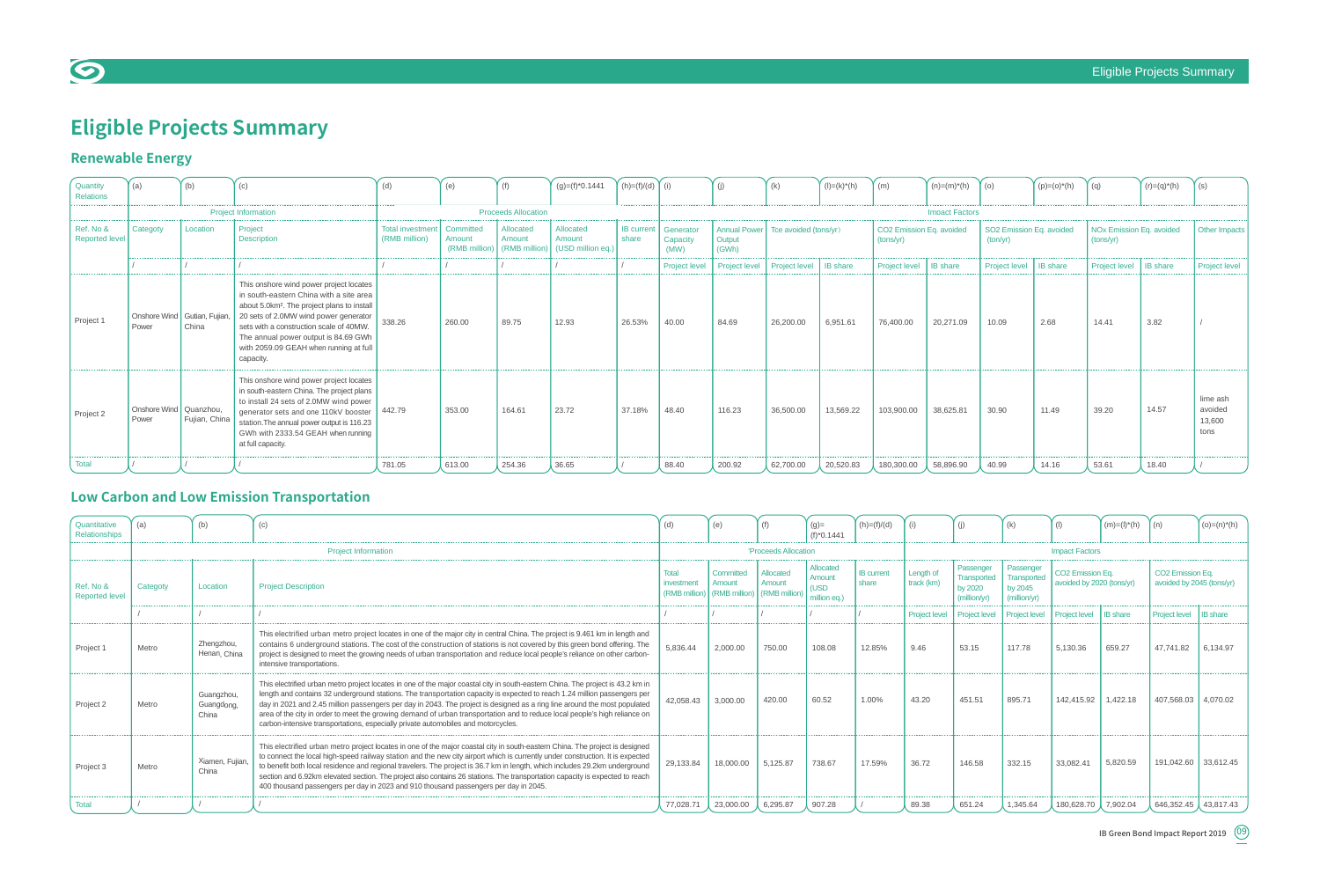## **Honor and Awards**

 $\bullet$ 

Industrial bank was awarded Largest emerging markets bond to a trillion market by Climate Bond Initiative ("CBI"), part of its 4th Annual "Green Bond Pioneer Awards", on Mar 2019.

Mr. Sean Kidney, CEO of Climate Bonds Initiative, said, "The Green Bond Pioneer Award is a recognition of Industrial Bank's outstanding green finance leadership towards a trillion market. Climate Bonds salutes Industrial Bank for being 2018's largest green bond issuer from China and the second globally, being a key player in driving growth and building investor confidence in emerging markets. With this Award, we commend the Bank for its wide support of sustainable development and climate action."

For more information, please visit CBI's official website: https://cbi19.climatebonds.net/past-events/2019



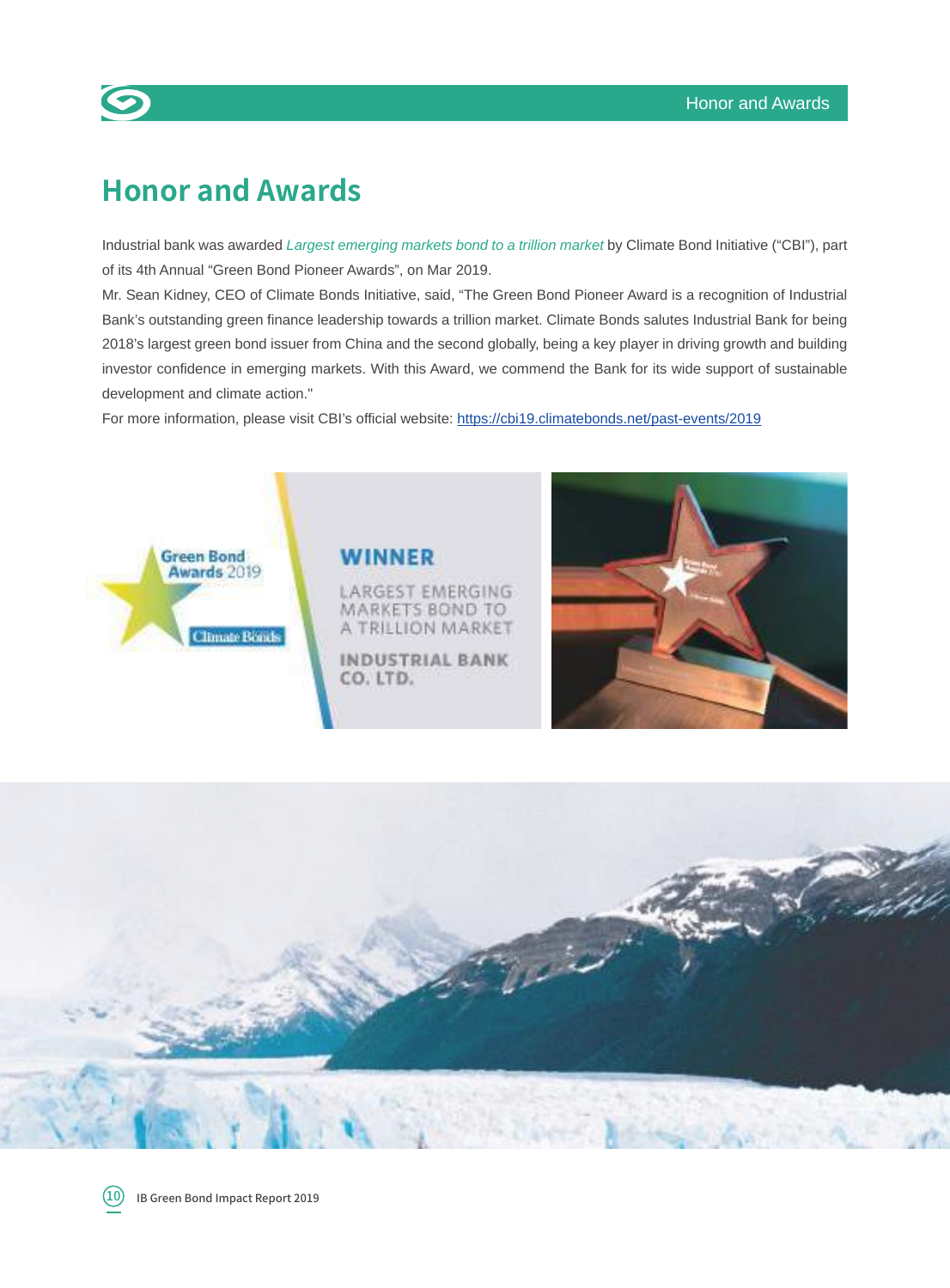## **Third-party engagements, Disclosure and Reporting**

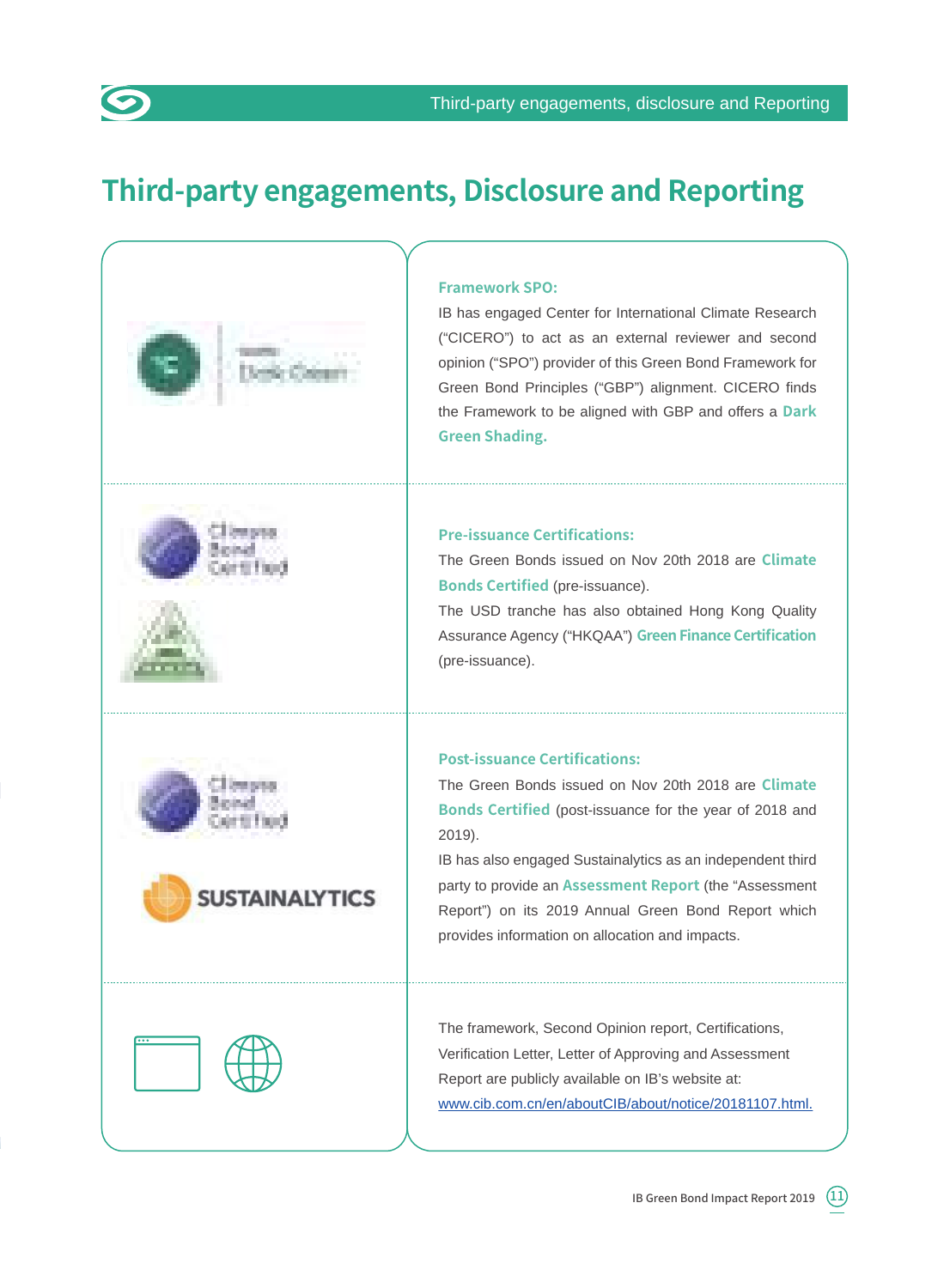

#### **Ex-ante Projections**

Environmental impact data reported for IB's general green finance portfolio as well as green bond allocation are ex-ante estimations during project design mostly for direct project impacts once projects are at normal operating capacity. They are prepared using the combination of national standards and IB's self-developed methodology.

#### **Regulations and Standards Applied**

Environmental impacts are either directly extracted from or calculated by data provided in "Project feasible study reports (项目可行性研究报告)", which is prepared by professional third-parties as a prerequisite for all project investment according to national regulation. IB will only approve project financing whose feasible study reports as well as environmental impacts projections has been reviewed and approved by National and Local Development and Reform Commission (NDRC, 国家发展改革委员会) or other official agencies.

The calculation of environmental impacts based on "Project feasible study reports" has applied the following standards: Guidelines for Calculation Energy Saving and Emission Reduction for Green Credit Projects (绿色信贷项目节能减排量测 算指引) by China Banking and Insurance Regulatory Commission's (CBIRC, 中国银行保险监督管理委员会)

General Technical Rules for measurement and verification of energy saving GB\_T 28750-2012 (节能量测量和验证技术通 则) and General Principles for calculation of the comprehensive energy consumption GB\_T 2589-2008 (综合能耗计算通 则) by China Administration of Quality Supervision, Inspection and Quarantine (AQSIQ, 中国国家质量监督检验检疫总局). The method involves calculation of baseline settings, absolute and relative emission, and is similar to EIB Carbon Footprint Methodology.

#### **GHG Emission avoid projection in Transportation Projects**

In order to make comparison between environmental benefit of Low Carbon and Low Emission Transportation Projects, IB has introduced the EIB Carbon Footprint Methodology to calculate GHG emission avoided, considering the complexity and absence of a widely accepted methodology globally. The projection involves estimation of Baseline scenario and calculation of Absolute and Relative Emission. Absolute emission of projects is calculated by estimated energy consumption (kWh) of projects multiplied by weighted average CO2 emission intensity (g/kWh) within local electric power grid. Baseline emission is calculated by multiplying estimated total transportation capacity in distance (transportation capacity in number of passengers per year \* average distance per trip) with baseline weighted average CO2 emission intensity (g/KM per passenger) in local area. Surveys on local residence's transportation pattern are conducted to calculate baseline weighted average CO2 emission intensities (g/KM per passenger) of each project.

#### **Reporting for co-financed projects**

IB usually co-finance projects with local business owners or other lenders. In order to more accurately reflect IB's participations in environmental benefits generated by these projects, IB reports environmental impacts at both project level and IB share level. Dividable impact factors, including burned coal avoided, CO2 emission reduction, SO2 emission reduction and NOx emission reduction are reported at both project level and IB share level. IB share level is calculated by Project level impact result\*(Amount allocated/Total investment). Non-dividable impact factors, including Generator Capacity, Annual Power Output, length of tracks and passengers transported per year are reported at project level only.